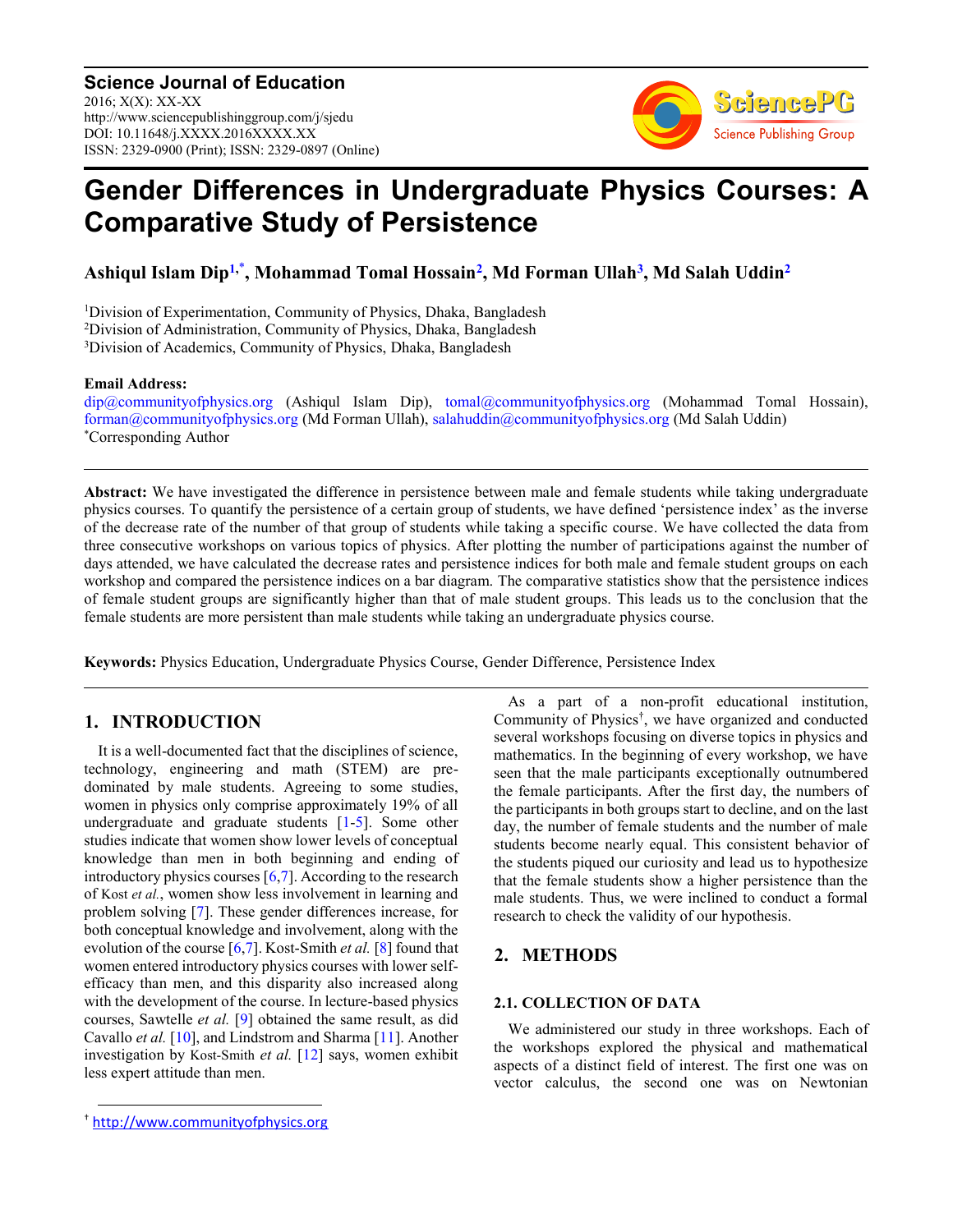mechanics, and the third one was on classical electromagnetism. All the participants were undergraduate students of various disciplines of physical sciences and engineering from several Bangladeshi universities. Participation data were collected on a daily basis.

The inaugural workshop was labeled as *1st Workshop on Vector Calculus (WVC1)*. The workshop covered vector algebra, single-variable differential and integral calculus, multi-variable and parametric functions, partial derivatives, multi-variable integral calculus, fundamental theorems of vector calculus, vector analysis on curved manifolds, Cartesian tensors and Maxwell's equations as an application of vector calculus. We prepared course materials following *Calculus* by Anton *et al.* [\[13\]](#page-4-9), *Calculus* by Strauss *et al.* [\[14\]](#page-4-10), Banchoff, and Lovett's *Differential Geometry of Curves and Surfaces* [\[15\]](#page-4-11), and *Vector Analysis* by Spiegel and Lipschutz [\[16\]](#page-5-0). *WVC1* was a six-day workshop. It ran for six days starting from 8:30 am to 5:00 pm with a one-hour break.

On the starting day, there were 89 participants, of whom 66 were male and 17 were female. Of the total 89 participants, 21 (25.3%) were from physics, 13 (15.7%) were from mathematics, 20 (24.1%) were from electrical engineering, 9 (10.8%) were from computer science, 6 (7.2%) were from communication engineering, 4 (4.8%) were from civil engineering, and 11 (13.3%) were from mechanical and other engineering disciplines.

The epithet of the second workshop was *1st Workshop on Classical Mechanics: From Newton to Lagrange (WCM1)*. This workshop covered preliminary mathematical tools, Newton's laws, projectile motion, drag force, conservation of momentum, conservation of energy, oscillation (simple, damped & damped-driven), Newtonian gravity, Kepler's laws, mechanics in non-inertial frames, D'Alembert's principle and Lagrange's equation. The course materials were prepared using Jefferson and Beadsworth's *Further Mechanics* [\[17\]](#page-5-1), *Introduction to Classical Mechanics: With Problems and Solutions* by Morin [\[18\]](#page-5-2), *Classical Mechanics* by Goldstein *et al.* [\[19](#page-5-3)], and Taylor's *Classical Mechanics* [\[20\]](#page-5-4). It was a five-day workshop. Starting from 9:00 am, the workshop ran up to 5:30 pm with a one-hour break in between.

On the starting day of the workshop, there were 57 participants, of whom 47 were male and 10 were female. Of the total 57 participants, 15 (26.3%) were from physics, 8 (14.0%) were from mathematics, 5 (8.8%) were from chemistry, 11 (19.3%) were from electrical engineering, 6 (10.5%) were from computer science, 5 (8.8%) were from mechanical engineering, and 4 (7.0%) were other engineering students.

The third workshop was termed as *1st Workshop on Classical Electromagnetism (WEM1)*. The workshop explored vector analysis, Helmholtz theorem, electrostatic field equations, electrostatic force and energy, Poisson's and Laplace's equation, Green's function, polarization, dielectric medium, magnetostatic field equations, magnetostatic force and energy, magnetization, magnetic materials, Maxwell's

equations, conservation laws in electromagnetism, potential formulation, electromagnetic waves and special relativity. We used Griffiths' *Introduction to Electrodynamics* [\[21\]](#page-5-5), Zangwill's *Modern Electrodynamics* [\[22](#page-5-6)], and Franklin's *Classical Electromagnetism* [\[23\]](#page-5-7) in preparing course materials. With a one-hour break, the workshop ran from 8:00 am to 6:00 pm for five days.

On the starting day, there were 38 participants, of whom 28 were male and 10 were female. Of the total 38 participants, 12 (31.6%) were from physics, 3 (7.9%) were from chemistry, 2 (5.3%) were from mathematics, 9 (23.7%) were from electrical engineering, 4 (10.5%) were from mechanical engineering, 3 (7.9%) were from computer science, 2 (5.3%) were from chemical engineering, and 3 (5.3%) were from other engineering disciplines.

As our data represent a diverse body of students of a multitude of backgrounds, it is highly likely, that our data is little touched by random fluctuation. Participants accepted to fill a form by themselves to confirm their presence on the first day of the workshop. On the rest of days of the workshops, they had to sign in the attendance books.

### **2.2. AN EMPIRICAL RELATION**

Starting from the first day, the number of the participants decreased in all workshops for both male and female groups. Using the analogy with many decay processes in nature, we have assumed that the number of the participants decreases exponentially with time. If there are  $N_0$  number of participants in a specific group at the beginning of a workshop, after time,  $t$  (in days), the number of the participants,  $N$  is given by the relation

$$
N = N_0 e^{-\lambda t}
$$

where,  $\lambda$  is the decrease rate of the number of the participants of that group. The higher value of  $\lambda$  indicates the lower value of persistence.

To quantify persistence, we define the 'persistence index'  $\wp$ , by the relation

$$
\wp = \frac{1}{\lambda}
$$

The higher value of persistence index,  $\varphi$  of a group is the signature of having higher persistence of that group. However, the persistence index is analogous to the *time constant* of a decay process, which measures how much time it will take to decrease the number of the participants of a group to 36.8% of its initial value.

#### **2.3. ANALYSIS OF DATA**

The collected data were first tabulated in a spreadsheet using Microsoft Excel 2016. Then the data were sorted to identify the number of the participants of different backgrounds, as presented in the previous section. Further sorting was carried out to separate male and female participants. For each workshop, a set of male and female participation data were obtained.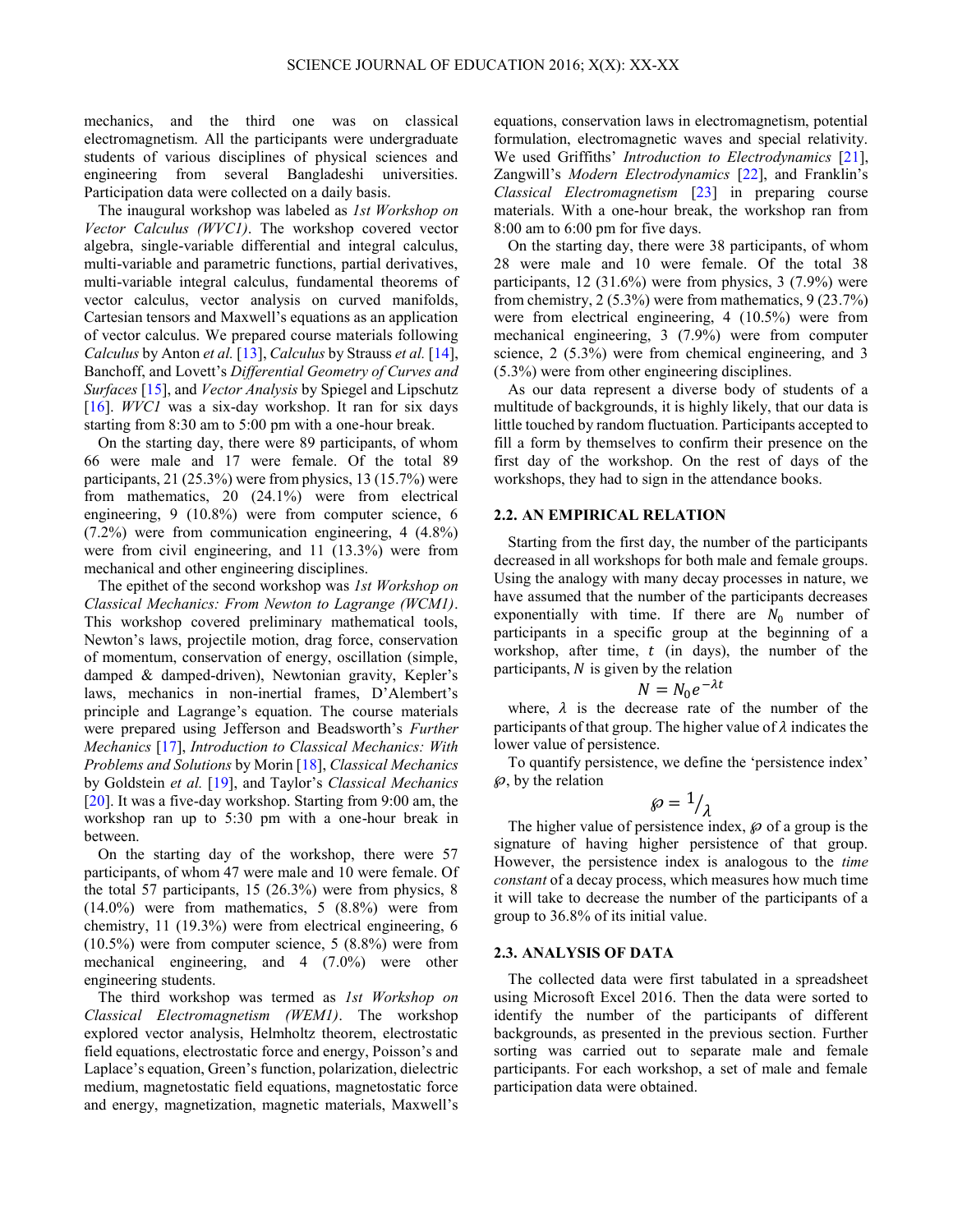Then we have plot the number of the participants attending against the number of days for each set of data, and fit each with exponential curves. All the curves had a negative valued exponent showing a decay-like behavior. Thus, from each workshop data, we have obtained one decrease rate for male participants and another decrease rate for female participants. From the obtained decrease rates, we have calculated the persistence indices for each group. Then we have compared the persistence indices of male and female participants in a single bar diagram for each workshop. We have also compared the mean persistence indices of male and female groups. The threshold of significance was set at 0.03.

# **3. DATA AND RESULTS**

The result of our investigation is presented for each workshop individually in *FIG. 1-FIG. 6,* and then the combined comparison of persistence indices is presented in *FIG. 7*. In all the plots (*FIG. 1-FIG. 6)*, data points were fitted with exponential curves and the decrease rates were obtained. The mean persistence index for both male and female group, and the level of significance  $(p$ -value) were calculated.

### **3.1. 1ST WORKSHOP ON VECTOR CALCULUS (WVC1)**

In *WVC1*, there were 66 male participants who were present for at least 1 day and there were only 2 male participants with sustained participation for all the six days of the workshop. *FIG. 1* shows the number of the male participants against the number of days attended. The obtained decrease rate is  $\lambda = 0.642$ . And the obtained persistence index is  $\wp = 1.558^{\ddagger}$ .

<span id="page-2-1"></span>

FIG. 1. Number of participants vs. number of days attended for male participants in 1st Workshop on Vector Calculus (WVC1).

On the other hand, there were 17 females who participated at least 1 day and there were only 3 female participants who persisted through all six days of the workshop. *FIG. 2* shows

 $\overline{a}$ 

the number of the female participants against the number of days attended. The obtained decrease rate is  $\lambda = 0.320$ , and the persistence index  $\wp = 3.125^{\ddagger}$  $\wp = 3.125^{\ddagger}$  $\wp = 3.125^{\ddagger}$ . This persistence index of the female participants is 100.6% higher than the persistence index of the male participants of the same workshop.



FIG. 2. Number of participants vs. number of days attended for female participants in 1st Workshop on Vector Calculus (WVC1).

#### **3.2. 1ST WORKSHOP ON CLASSICAL MECHANICS: FROM NEWTON TO LAGRANGE (WCM1)**

In *WCM1*, there were 47 male participants who stayed for at least 1 day and there were 8 male participants who continued through all five days of the workshop. *FIG. 3* shows the number of the male participants against the number of days attended. The obtained decrease rate is  $\lambda =$ 0[.](#page-2-1)442, and the persistence index is  $\wp = 2.262^{\ddagger}$ .

<span id="page-2-0"></span>

FIG. 3. Number of participants vs. number of days attended for male participants in 1st Workshop on Classical Mechanics: From Newton to Lagrange (WCM1).

In contrast, there were 10 female participants who participated for at least 1 day and there were only 3 female

<sup>‡</sup> Correct to three decimal places.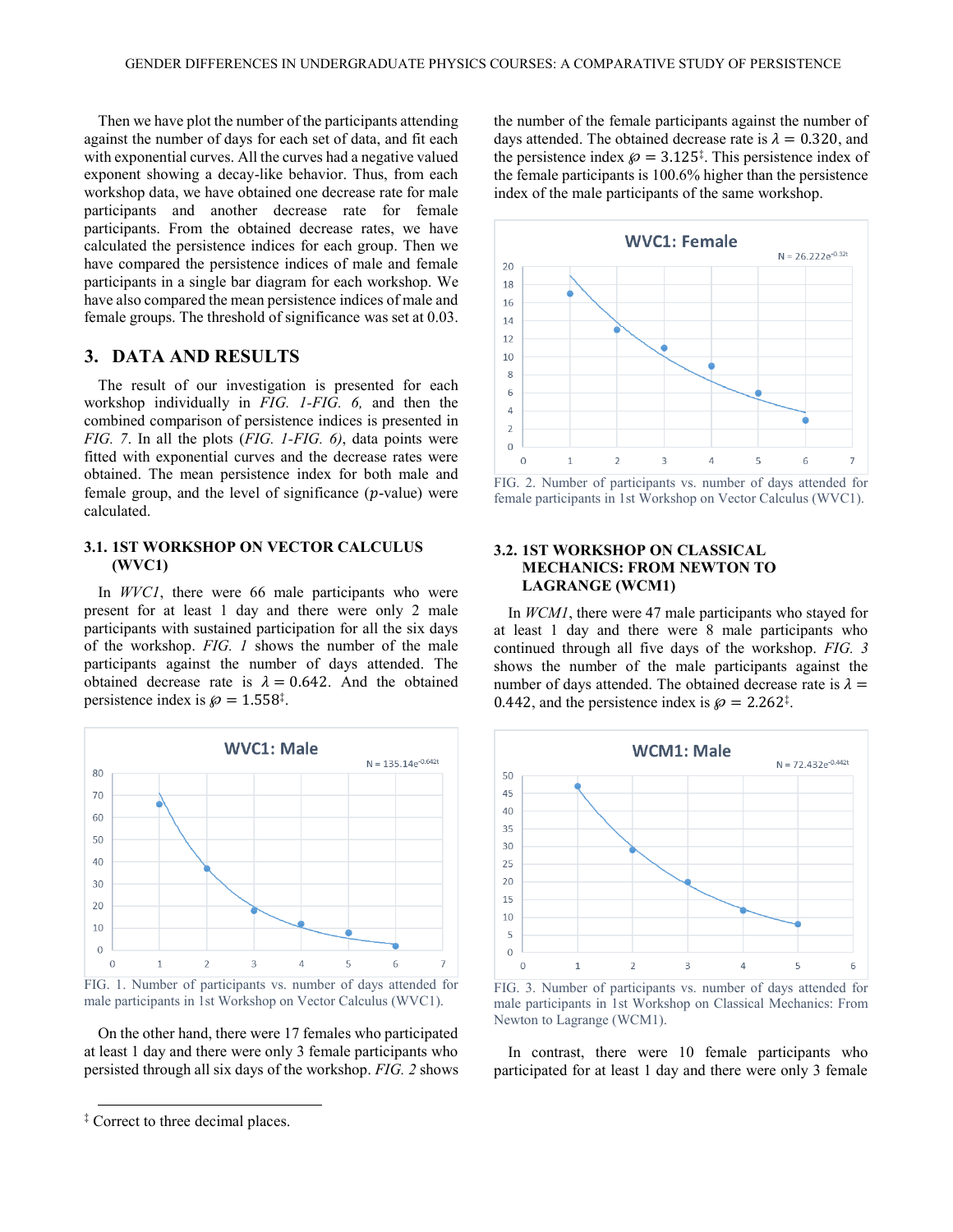participants who joined us on all the five days of the workshop. *FIG. 4* shows the number of the female participants against the number of days attended. The obtained decrease rate is  $\lambda = 0.310$ . And the obtained persistence index is  $\wp = 3.226^{\ddagger}$  $\wp = 3.226^{\ddagger}$  $\wp = 3.226^{\ddagger}$ . This persistence index of the female participants is 42.6% higher than the persistence index of the male participants of the same workshop.



FIG. 4. Number of participants vs. number of days attended for female participants in 1st Workshop on Classical Mechanics: From Newton to Lagrange (WCM1).

### **3.3. 1ST WORKSHOP ON CLASSICAL ELECTROMAGNETISM (WEM1)**

In *WEM1*, 28 male participants were present for at least a day, while only 6 males could sustain their interest throughout the five days of the workshop. *FIG. 5* shows the number of the male participants against the number of days attended. The obtained decrease rate is  $\lambda = 0.377$ , and the persistence index is  $\wp = 2.653^{\ddagger}$ .



male participants in 1st Workshop on Classical Electromagnetism (WEM1).

Then again, we had a population of 10 females on the first day, which dwindled to 3 over the course of the workshop. *FIG. 6* shows the number of the female participants against

the number of days attended. The obtained decrease rate is  $\lambda = 0.297$  $\lambda = 0.297$ , and the persistence index is  $\wp = 3.367^{\ddagger}$ . This persistence index of the female participants is 26.9% higher than the persistence index of the male participants in the same workshop.



FIG. 6. Number of participants vs. number of days attended for female participants in 1st Workshop on Classical Electromagnetism (WEM1).

#### **3.4. COMPARISON BETWEEN THE PERSISTENCE INDICES OF MALE AND FEMALE PARTICIPANT GROUPS**

In *FIG. 7*, we show the comparison between the persistence indices of male and female participants graphically. It shows that in each workshop, the persistence index of the female participants is significantly higher than that of the male participants at a tolerance of 25%.



FIG. 7. Contrast of persistence indices for male and female participant groups for each workshop.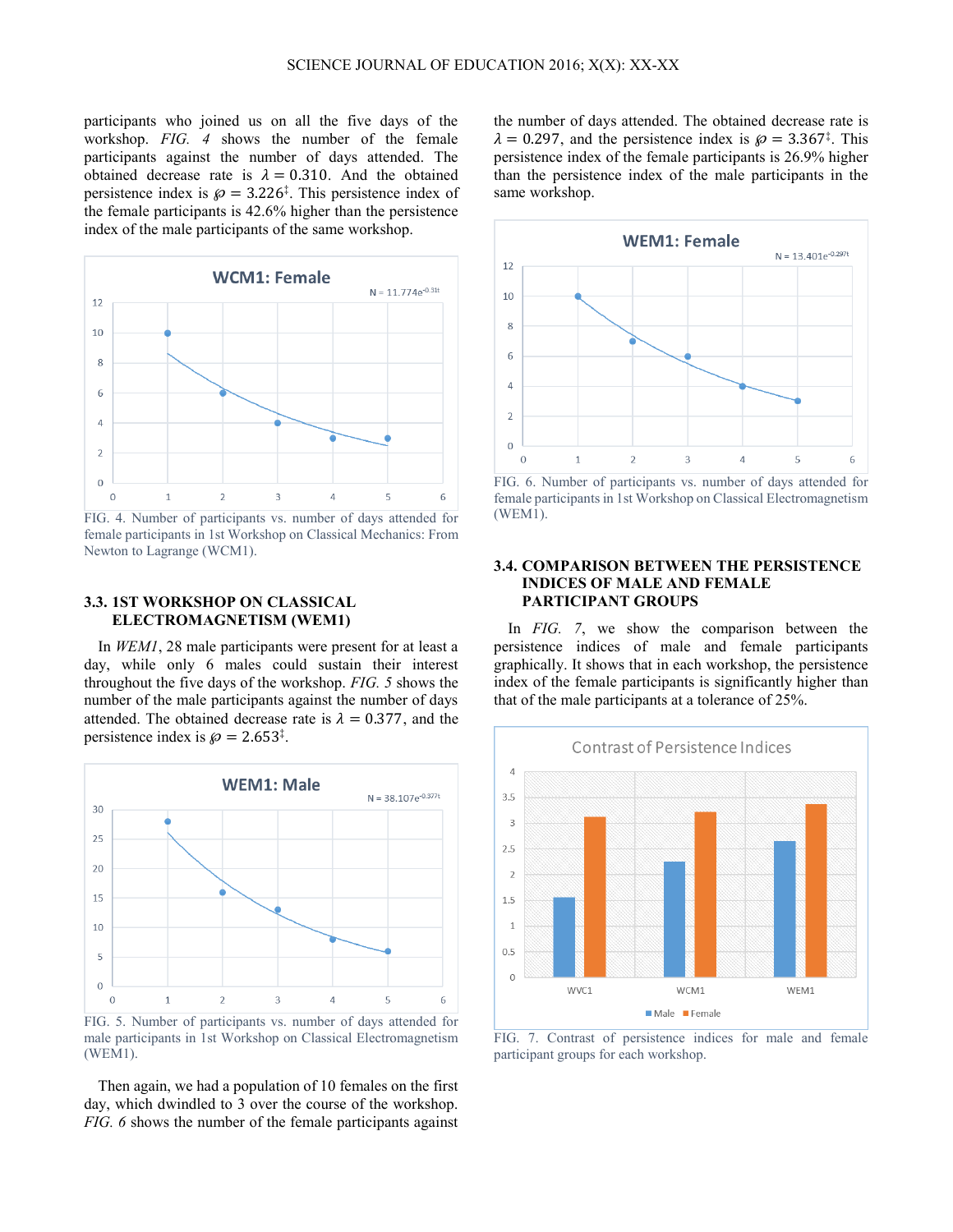#### **3.5. FURTHER STATISTICAL ANALYSIS**

The mean (average) persistence index, for the male participant groups, is  $\bar{\wp} = 2.158$ , with a standard deviation  $\delta$  = 0.555. On the other hand, the mean persistence index for the female participant groups is  $\bar{\wp} = 3.239$ , with a standard deviation  $\delta = 0.122$ . This statistical comparison tells that the female participants are more persistent than the male participants.

To calculate the confidence interval and  $p$ -value, we have used *t-*distribution, as our sample size is small. The degrees of freedom of our data is 2. The mean difference of our paired sample is  $\bar{d} = 1.082$ , with a standard deviation  $S_d =$ 0.439. The *t*-score of our paired sample is

$$
t = \frac{\bar{d}}{\sqrt{\frac{\bar{S_d}^2}{n}}} = 4.269
$$

For this obtained value of *t*-score, the *p*-value is  $p =$ 0.0254. Thus, our result, that the female participants are more persistent than males, is significant at  $p < 0.03$  and has 97% confidence interval.

### **4. DISCUSSION AND CONCLUSIONS**

In our study, the three workshops exhibited different values of the persistence indices for both male and female participants. While the persistence indices of the male participants varied wildly ( $\mathcal{S} = 0.555$ ) in three workshops, the persistence indices of the female participants remained

# **REFERENCES**

- <span id="page-4-0"></span>[1] P. Mulvey and S. Nicholson, Trends in Physics Ph.D.s (American Institute of Physics, College Park, MD, 2014). [https://www.aip.org/sites/default/files/statistics/graduate/trend](https://www.aip.org/sites/default/files/statistics/graduate/trendsphds-p-12.2.pdf) [sphds-p-12.2.pdf.](https://www.aip.org/sites/default/files/statistics/graduate/trendsphds-p-12.2.pdf)
- [2] P. Mulvey and S. Nicholson, Physics Bachelor's Degrees (AIP, College Park, MD, 2012), [https://www.aip.org/sites/](https://www.aip.org/sites/%20default/files/statistics/undergrad/bachdegrees‑p‑10.pdf)  [default/files/statistics/undergrad/bachdegrees‑p‑10.pdf](https://www.aip.org/sites/%20default/files/statistics/undergrad/bachdegrees‑p‑10.pdf).
- [3] P. Mulvey and S. Nicholson, Physics Graduate Degrees (AIP, College Park, MD, 2011)[, https://www.aip.org/sites/](https://www.aip.org/sites/%20default/files/statistics/graduate/graddegrees‑p‑08.pdf)  [default/files/statistics/graduate/graddegrees‑p‑08.pdf](https://www.aip.org/sites/%20default/files/statistics/graduate/graddegrees‑p‑08.pdf).
- [4] AIP, American Institute of Physics Statistical Research Center (2014), [https://www.aip.org/sites/default/files/](https://www.aip.org/sites/default/files/%20statistics/undergrad/bachdegrees‑p‑14.pdf)  [statistics/undergrad/bachdegrees‑p‑14.pdf](https://www.aip.org/sites/default/files/%20statistics/undergrad/bachdegrees‑p‑14.pdf).
- <span id="page-4-1"></span>[5] R. Ivie et al., Women Among Physics and Astronomy Faculty (American Institute of Physics, College Park, MD, 2013).
- <span id="page-4-2"></span>[6] A. Madsen, S.B. McKagan, and E.C. Sayre, Gender gap on concept inventories in physics: What is consistent, what is inconsistent, and what factors influence the gap?, Phys. Rev. ST Phys. Educ. Res. 9, 020121 (2013).
- <span id="page-4-3"></span>[7] L. Kost, S. Pollock, and N. Finkelstein, Characterizing the gender gap in introductory physics, Phys. Rev. ST Phys. Educ. Res. 5, 010101 (2009).

almost stable ( $\delta = 0.122$ ). The persistence indices could vary due to other external factors [\[24\]](#page-5-8), like transportation facility to the location or the workload in the workshop. But the key point is to notice that the persistence indices of the female participants always exceeded the persistence indices of the male participants in a single workshop. The mean persistence index of the female participants is greater than the mean persistence index of the male participants, which is statistically significant ( $p < 0.03$ ). Therefore, we conclude that female students are more persistent than male students while taking a physics course. Previously, McCormick *et al.* had produced similar results in their study [\[25\]](#page-5-9).

Another important point is that as the workload in the three consecutive workshops gradually increased, persistence indices for both male and female participant groups increased. It could be possible that the increased amount of workload increases the persistence and reduces gender gap, but it requires further study to be proven.

#### **ACKNOWLEDGEMENTS**

We gratefully acknowledge the support of the Community of Physics that has supported the research financially, and provided the necessary data from the conducted workshops. We sincerely thank Dr. Sabina Hussain, Dr. Khandker S. Hossain, Liana Islam, and Md. Arafat Hossen, who spent their valuable time in reviewing this article.

- <span id="page-4-4"></span>[8] L. Elizabeth Kost-Smith, University of Colorado, Characterizing, Modeling, and Addressing Gender Disparities in Introductory College Physics, Ph.D. thesis 2011.
- <span id="page-4-5"></span>[9] V. Sawtelle, E. Brewe, and L.H. Kramer, Positive Impacts of Modeling Instruction on Self-Efficacy, in PERC Proceedings (AIP, Melville, NY, 2010), pp. 289–292.
- <span id="page-4-6"></span>[10] A. Cavallo, M. Rozman, and W. Potter, Gender differences in learning constructs, shifts in learning constructs, and their relationship to course achievement in a structured inquiry, yearlong college physics course for life science majors, School Sci. Math. 104, 288 (2004).
- <span id="page-4-7"></span>[11] C. Lindstrøm and M. Sharma, Self-efficacy of first year university physics students: Do gender and prior formal instruction in physics matter?, Int. J. Innovation Sci. Math. Educ. 19, 1 (2011).
- <span id="page-4-8"></span>[12] L. Kost-Smith, S. Pollock, and N. Finkelstein, Gender disparities in second-semester college physics: The incremental effects of a smog of bias, Phys. Rev. S. T. Phys. Educ. Res. 6, 020112 (2010).
- <span id="page-4-9"></span>[13] H. Anton, I. C. Bivens, and S. Davis, *Calculus*, 10th Ed. (Wiley, 2012).
- <span id="page-4-10"></span>[14] M. J. Strauss, G. L. Bradley, and K. J. Smith, *Calculus*, 3rd Ed. (Prentice Hall, 2002).
- <span id="page-4-11"></span>[15] T. F. Banchoff, and S. T. Lovett, *Differential Geometry of Curves and Surfaces*, 2nd Ed. (Chapman and Hall, 2015).